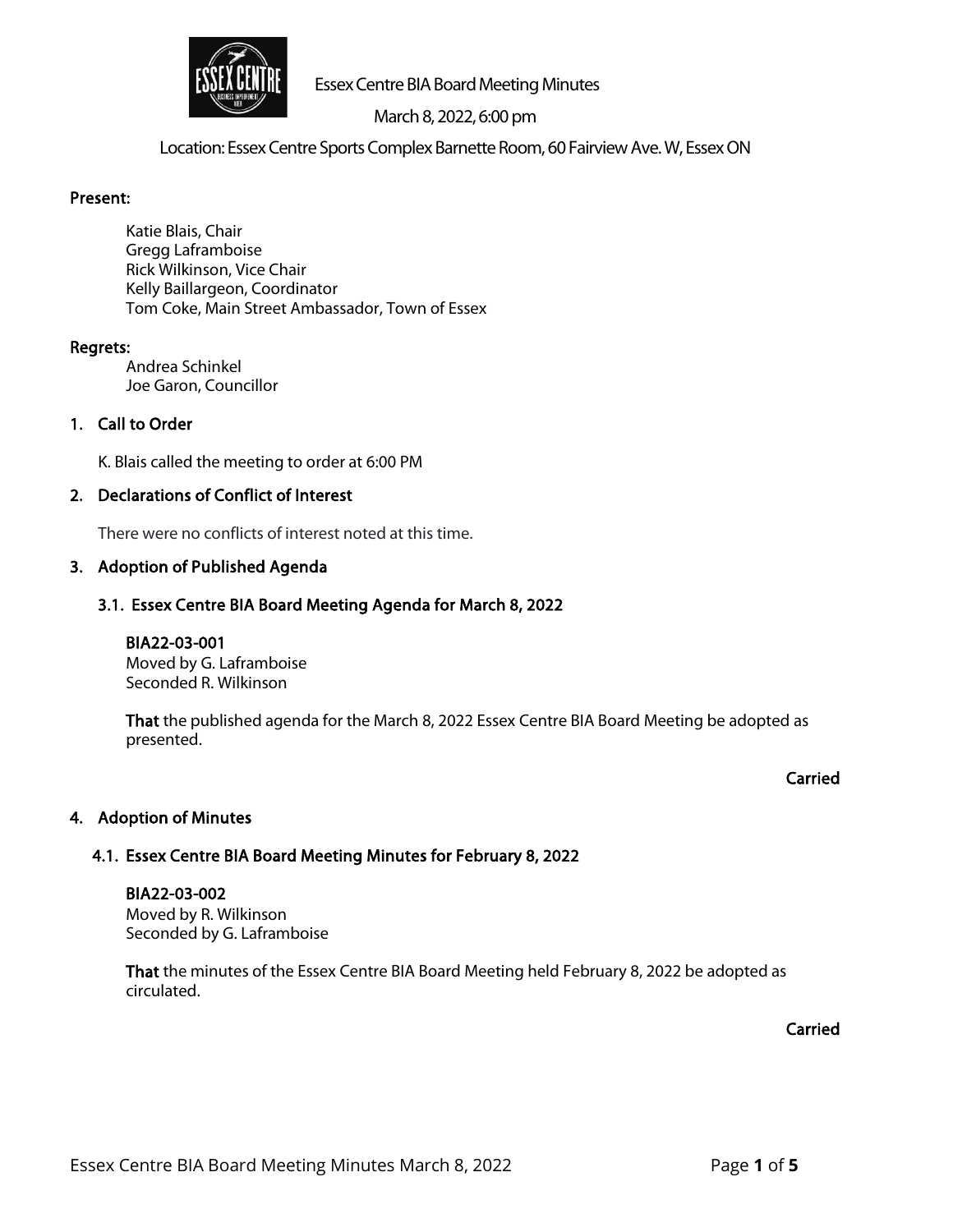# 5. Delegations

5.1. T. Coke, Main Street Ambassador, Town of Essex

A new position was created in Essex to help support local businesses along the main streets of Essex Centre and Harrow.

Tom Coke will work closely with the My Main Street Local Business Accelerator to assist local business owners to help them grow and develop, while also providing detailed market research, data and demographic analysis along with other supports.

Businesses involved in the program could also apply for funding of up to \$10,000 to help implement any improvements.

Total of 10 businesses within Essex (harrow included) 5 existing/5 new.

#### 6. Correspondence

#### 6.1. Treasurer's Report

Report was presented and is attached below.

#### 6.2. Verbal Report from Council Representation

There were no verbal reports provided.

BIA22-03-003 Moved by K. Blais Seconded by R. Wilkinson

That the Reports listed in agenda item 6 be received.

#### Carried

#### 7. Marketing and Promotions

7.1. Valentine's Day Facebook Giveaway Review

Participants were encouraged to nominate a special someone or couple for a chance to win a prize package worth over \$500 from our local, small businesses.

2 winning couples were randomly selected and announced on Friday, February 11<sup>th</sup>.

Overall successful and increased social media participation.

A suggestion was given to chose and purchase prizes for each participating business to ensure an appropriate prize.

#### 7.2. St. Patrick's Day "Hunt for Gold"

Participants are encouraged to visit our downtown Essex small businesses and look for a "Pot of Gold" sign for a chance to win \$100 worth of Downtown Dollars

10 people will win \$100 BIA dollars for a total of \$1000 and were asked to visit our businesses, take and post their selfies on our Facebook page which help to promote our members.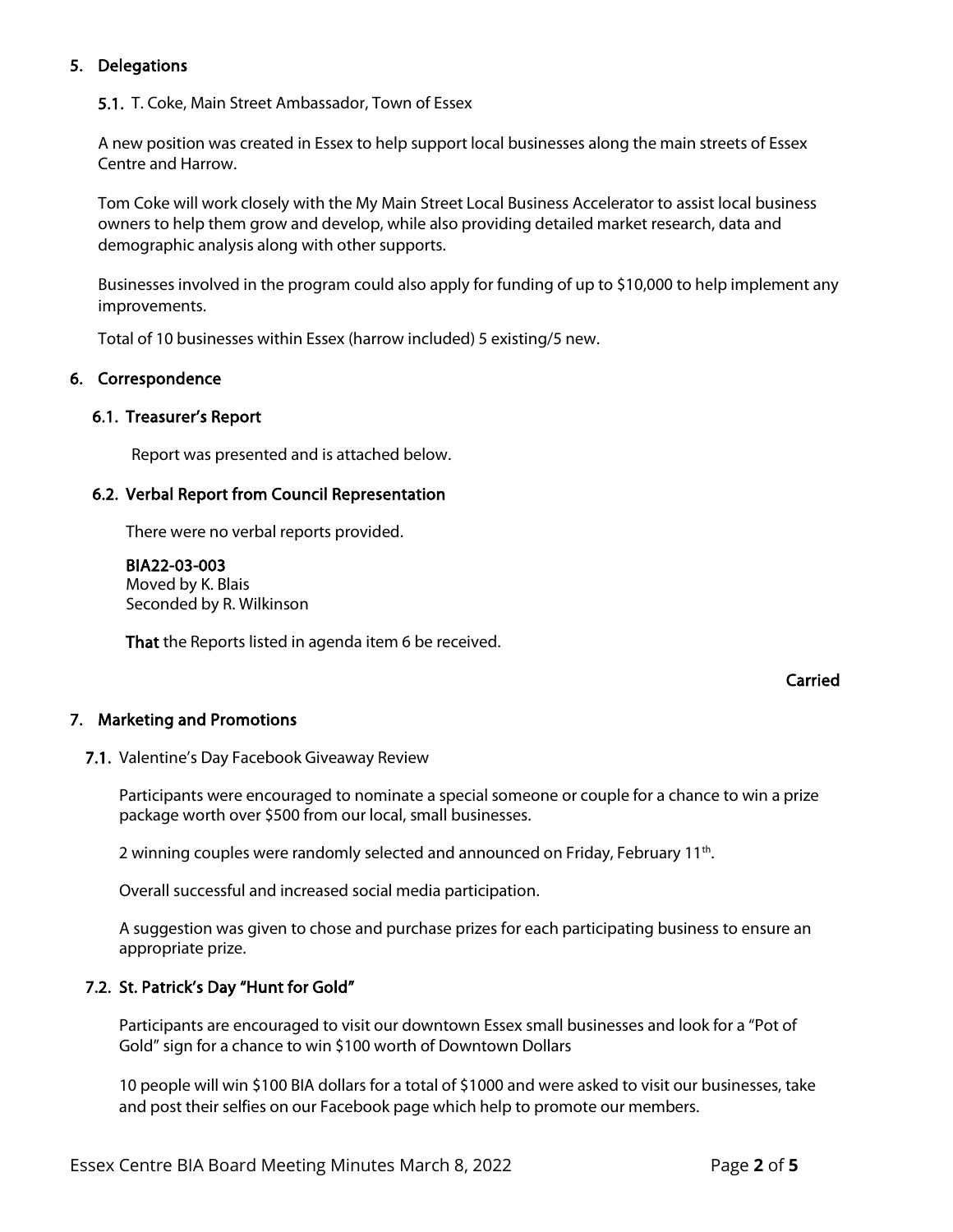Essex Centre BIA Board Meeting Minutes March 8, 2022 Page **3** of **5**

Winners will be announced on March 31<sup>st</sup>. Laminated signs were distributed among our members.

No purchase necessary to win.

# 7.3. Easter Egg Hunt

A total of \$2,500 worth of downtown dollars will be randomly distributed in the downtown district for participants to find and redeem at participating stores.

# 7.4. BIA Swag

Will receive quotes from local Essex businesses and will be presented to the board in April

# 7.5. Town of Essex Fun Fest

\$2,500 will be allocated to sponsor the Essex Fun Fest Fireworks in 2022.

#### BIA22-03-004

Moved by R. Wilkinson Seconded by G. Laframboise

That \$2,500 of Downtown Dollars be allocated to the Easter Promotion.

# Carried

# BIA22-03-005

Moved by R. Wilkinson Seconded by G. Laframboise

That the Board sponsor the Town of Essex Fun Fest fireworks in the amount of \$2,500.

# Carried

# 8. Beautification

# 8.1. Essex Streetscape Branding

D. Sweet from the Town of Essex has invited the board to attend a streetscape branding meeting on Thursday March 24, 20224 at 10:00 AM

Board members are asked to send their ideas via e-mail to Kelly

# 8.2. Industrial Park Signage Landscaping update

Bellaire is sending a sketch and pricing for the proposed landscaping around the new BIA Industrial Park signs for the board to review.

Final sketch to be sent to Town for final approval of maintenance

#### BIA22-03-006

Moved by K. Blais Seconded by G. Laframboise

That the updates listed in Agenda Item 8 be received.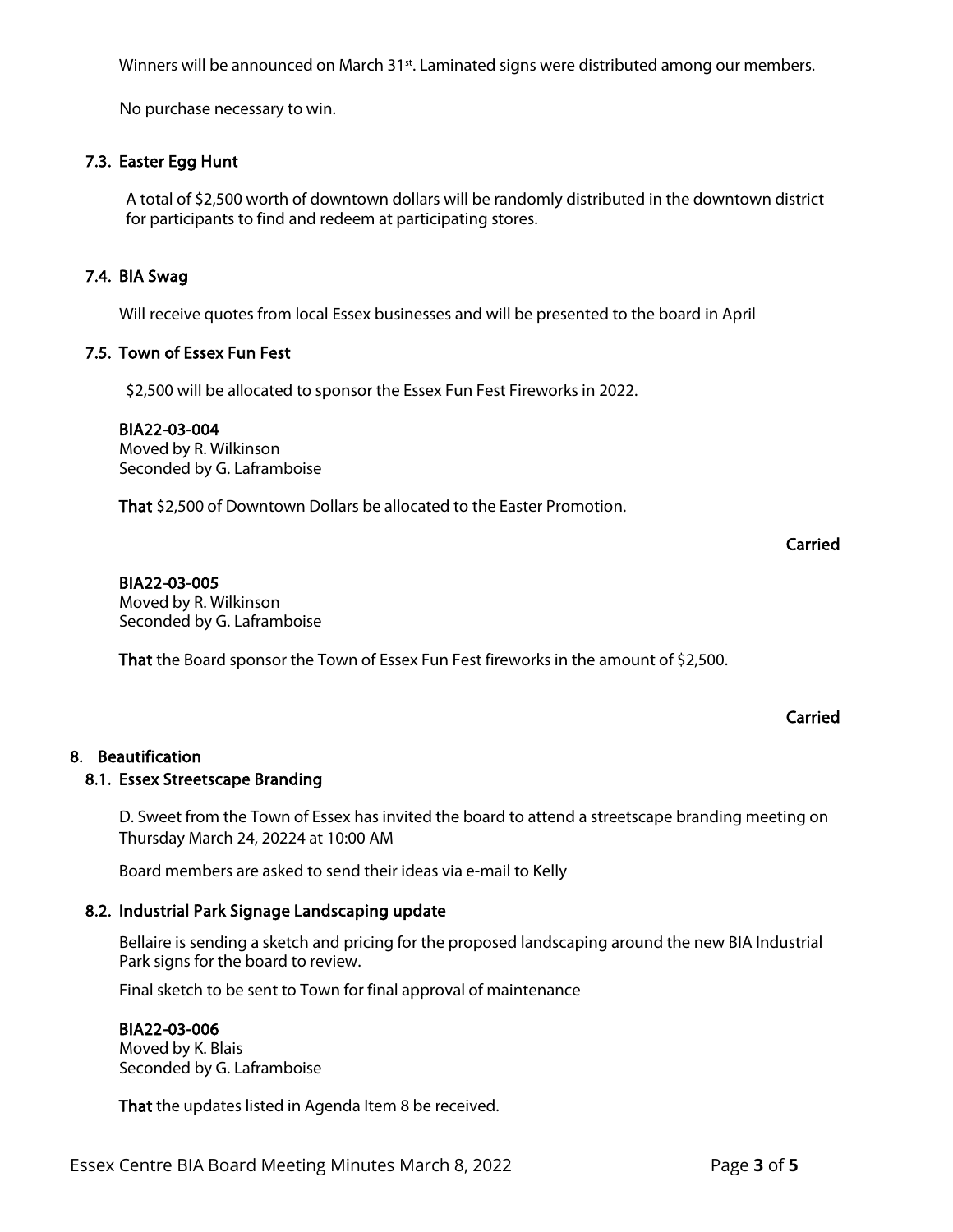# 9. Provincial Election 2022

# 9.1. All Candidates Meeting Essex Q&A request

St. Paul's in Essex is hosting a candidate's meeting for the upcoming Windsor Essex provincial election in May and have requested the board's input and to share the areas of concern affecting the local members.

#### 9.2. Essex Business Concerns

To be discussed at next meeting.

#### BIA22-03-007

Moved by K. Blais Seconded by R. Wilkinson

That the updates listed in Agenda Item 9 be received.

Carried

# 10. Administration

#### 10.1. Constitution

To be discussed at the next regular meeting.

#### 10.2. Board recruitment

Rick Wilkinson will be asking a couple businesses if they are interested.

# 10.3. Closing Libro Account

Katie Blais and Mary Anne Bjorkman need to go to Libro bank together and close this account. Libro will supply a cheque they will then be deposited into the RBC account.

#### BIA22-03-008

Moved by R. Wilkinson Seconded by G. Laframboise

That the updates listed in Agenda Item 10 be received.

Carried

# 11. Member Correspondence

# 11.1. Requests

There were no requests noted at the meeting.

# 11.2. Changes

A verbal update was provided that Dollarama and YQG Crystals and Higher Vibes Creations, 46 Talbot Street North are slated to open in Spring 2022

# 11.3. Updates

There were no updates noted at the meeting

Essex Centre BIA Board Meeting Minutes March 8, 2022 Page **4** of **5**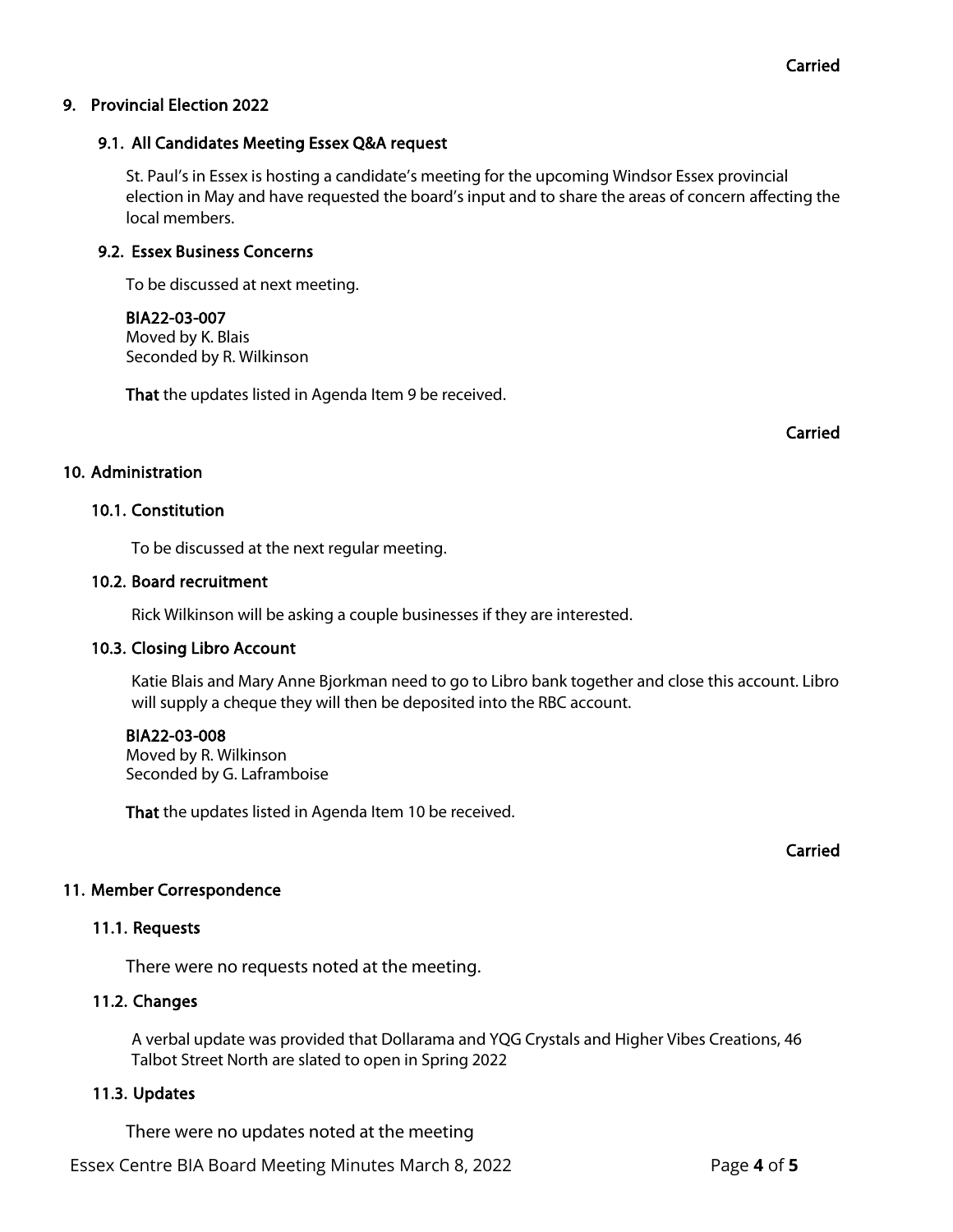#### BIA22-03-009

Moved by K. Blais Seconded by R. Wilkinson

That the updates listed in Agenda Item 11 be received.

# 12. Adjournment

# BIA22-03-010

Moved by G. Laframboise Seconded by R. Wilkinson

That the meeting be adjourned at 8:10 PM.

Carried

\_\_\_\_\_\_\_\_\_\_\_\_\_\_\_\_\_\_\_\_\_\_\_\_\_\_\_\_\_\_\_\_\_\_\_ Acting Chair

\_\_\_\_\_\_\_\_\_\_\_\_\_\_\_\_\_\_\_\_\_\_\_\_\_\_\_\_\_\_\_\_\_\_\_ Recording Secretary

Carried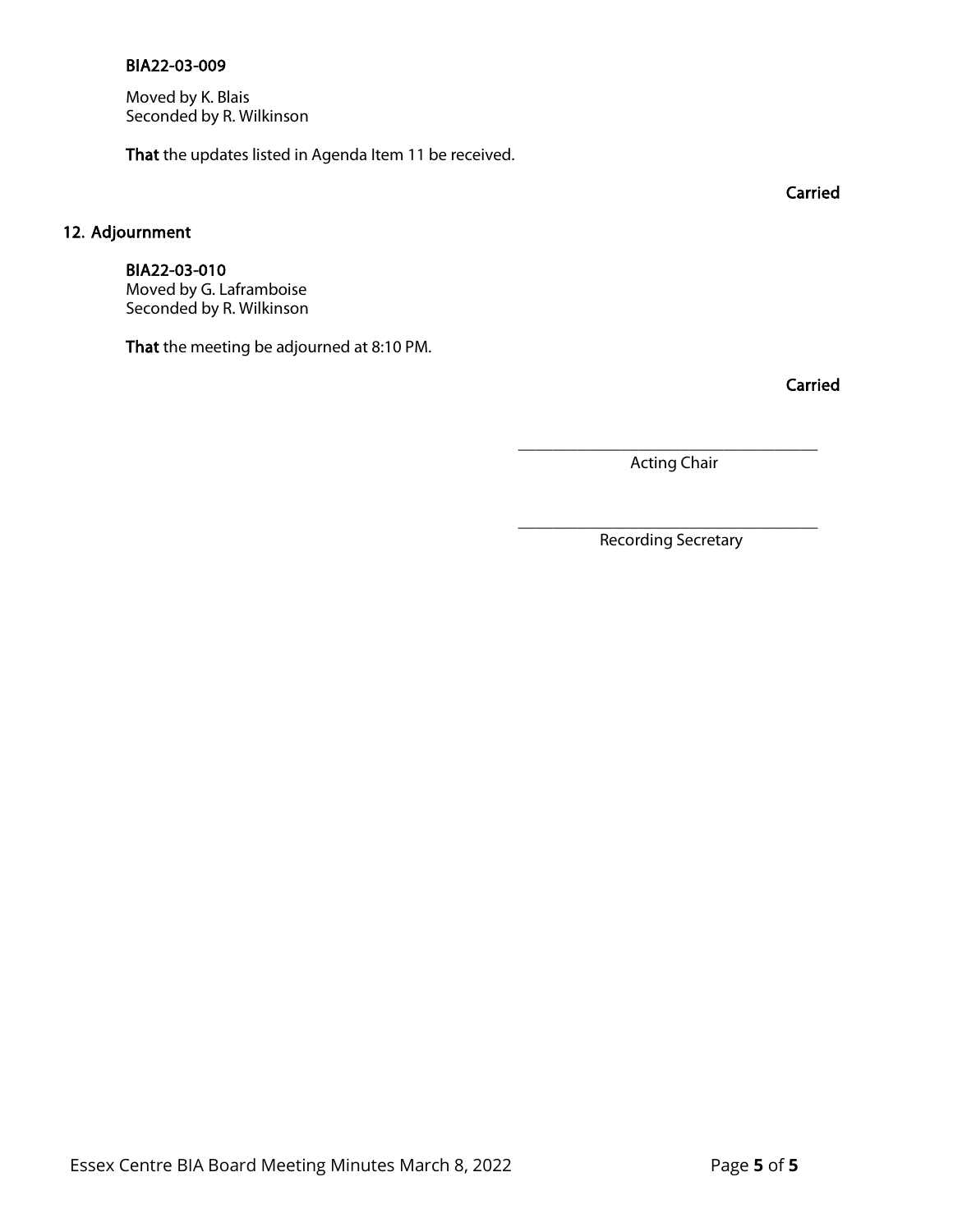# Essex Town Centre - BIA Income Statement 01/01/2022 to 02/28/2022

#### REVENUE

| Revenue<br>43800-Business Improvement Le |          | 78,644.73 |
|------------------------------------------|----------|-----------|
| 57370-Tax Write Offs                     |          | 0.00      |
| Allocation from other department's       |          | 0.00      |
| Win this space                           |          | 0.00      |
| <b>Total revenue</b>                     |          | 78,644.73 |
|                                          |          |           |
| TOTAL REVENUE                            |          | 78.644.73 |
| <b>EXPENSE</b>                           |          |           |
| <b>Payroll expenses</b>                  |          |           |
| 50120-Wages                              | 4,286.48 |           |
| 50500-CPP expense                        | 213.60   |           |
| 50510-El expense                         | 94.88    |           |
| <b>Total Payroll Expense</b>             |          | 4,594.96  |
| Office supplies                          |          | 0.00      |
| 54200-Communications-Telepho             |          | 258.14    |
| Specialty equipment                      |          | 0.00      |
| 53500-Public Relations & Promot          |          | 12,086.20 |
| 53510-Advertising                        |          | 0.00      |
| <b>Memberships</b>                       |          | 0.00      |
| <b>Insurance</b>                         |          | 0.00      |
| Co-ordinator expense                     |          | 0.00      |
| 51500-Misc (Supplies-Events)             |          | 0.00      |
| <b>BIA Dollars</b>                       | 0.00     |           |
| <b>Digital Main Street Project</b>       | 0.00     |           |
| <b>Christmas Parade</b>                  | 0.01     |           |
| Mother Day - Father's Day                | 0.00     |           |
| <b>Winter Downtown Dollar</b>            | 0.00     |           |
| <b>Halloween Parade</b>                  | 0.00     |           |
| <b>Tree Lighting</b>                     | 0.00     |           |
| <b>New Event Holder</b>                  | 0.00     |           |
| Movie Night                              | 0.00     |           |
| Business Excellence Award Di             | 0.00     |           |
| 51500-Total Special Events               |          | 0.01      |
| <b>Total operating expenses</b>          |          | 16,939.31 |
| TOTAL EXPENSE                            |          | 16,939.31 |
| NET INCOME                               |          | 61,705.42 |
|                                          |          |           |

Page <sup>1</sup>